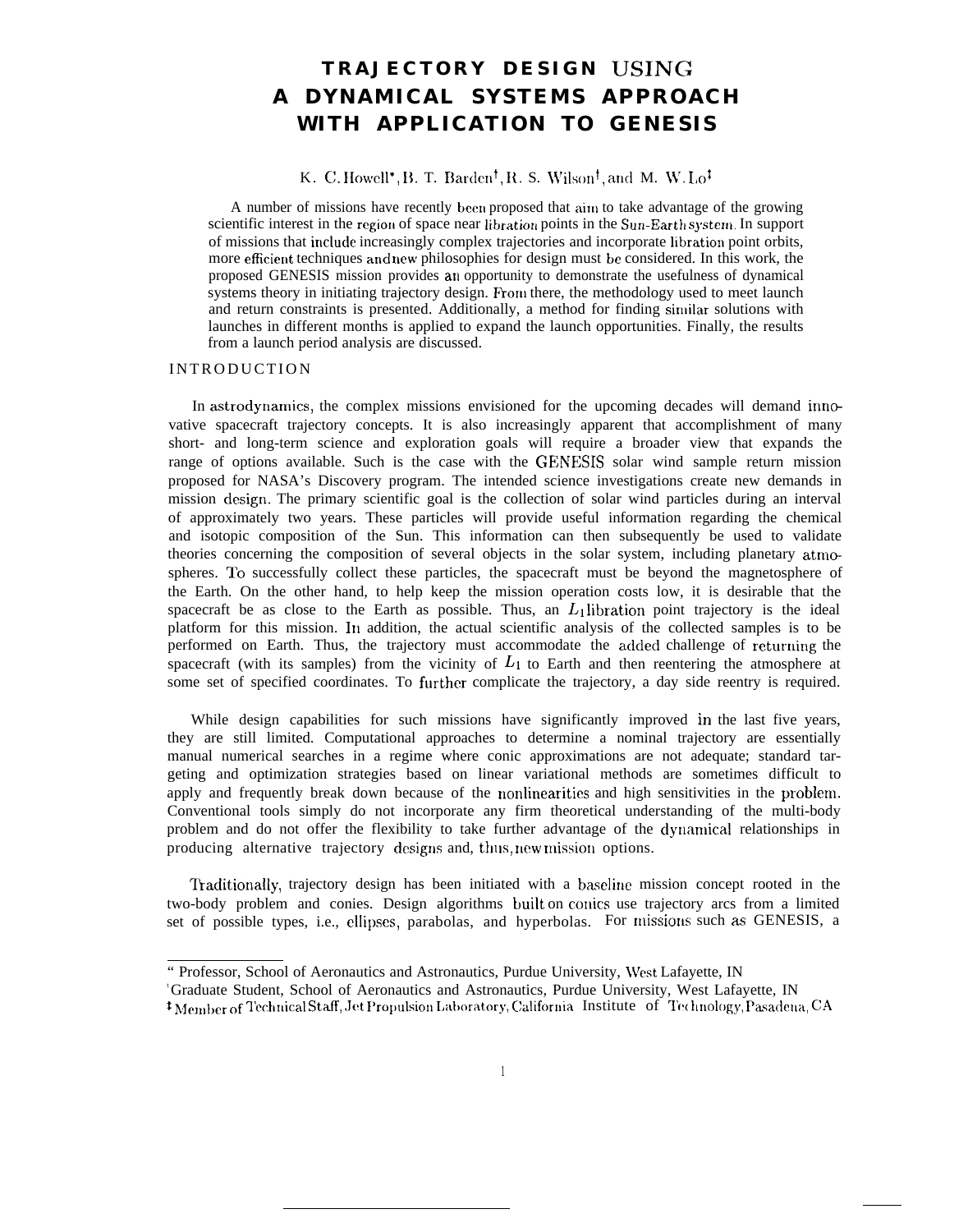baseline concept derived from solutions in the three-body regime is necessary. In this study, dynamical systems theory is utilized to explore solution behavior in phase space, and solution arcs that may be lls ('fill for designare isolated. These arcs are then patched together to serve as the initial guess for an algorithm to force a solution that meets specified launch and return constraints. Once a nominal solution is computed, other launch options are investigated.

## GENERATING A FIRST GUESS: STABLE/ UNSTABLE MANIFOLDS

There are a number of different ways to compute an acceptable solution that will satisfy the mission constraints. The usefulness and success of each approach will depend, in some fashion, on the initial guess. Traditionally, the initial guess is constructed from known solutions in the twobody problem (in the form of conic sections). Depending on the complexity of the problem and the robustness of the algorithm, a patched conic solution may suffice as a first guess. However, a mission concept that involves the spacecraft spending a significant amount of time in the vicinity of a libration point requires an initial guess based in the three-body problem. Unlike the two-body problem, there are no general analytical solutions in the three-body problem; obtaining a first guess in this region of space is difficult. However, a combination of analytical expressions and numerical techniques from dynamical systems theory (DST) cau be used very effectively to initiate the design process. Of course, without a general solution to this nonlinear problem, extensive numerical analysis is still critically necessary. But clever, less costly solutions are available when knowledge of the solution space is expanded and algorithms that employ DST and the dynamical relationships are developed.

### **Restricted Problem of Three Bodies**

Initially, the Sun and the Earth are assumed to be in circular orbits. While various interesting solutions exist in the circular restricted three-body problem, those of particular interest here are the periodic and quasi-per iodic solutions near the collinear libration points. The most general type of motion in this region of space is the set of quasi-periodic Lissajous trajectories. These threedimensional trajectories densely fill a torus that lies in the center manifold. Under certain conditions, and with proper choice of in-plane and out-of-plane amplitudes, periodic halo orbits emerge. While no complete analytical solution exists, halo orbits can be computed numerically using an analytical approximation<sup>1</sup> as the first guess in a differential corrections procedure. Various examples of such solutions are available in a number of three-body systems<sup>1-7</sup>.

Precisely periodic halo orbits do not exist in a more complex model, i.e., one that employs ephemeris data for the positions of the Sun, planets, and moons. Rather, the quasi-periodic Lissajous trajectories can be exploited; these solutions still remain bounded for the time frames of interest. Computation of these trajectories, however, is nontrivial. A trial-and-error type numerical search is possible, but this is highly inefficient and offers little or no control over the characteristics of the final solution. A more efficient method combines analytical approximations with numerical techniques for a fast and flexible algorithm'. Using the Richardson and Cary expansion<sup>2</sup> as an initial guess, the algorithm in Howell and Pernicka<sup>7</sup> produces the trajectory that is plotted in Figure 1. Shown here is an example of a Lissajous trajectory near the  $L_1$  (interior) libration point in the Sun-Earth/Moon barycenter three-body system. The dynamic model includes JPL ephemerides (DE202) for the positions of the Sun, Earth, and Moon. Three planar projections appear with the origin in each plot corresponding to the  $L_1$ libration point. The three axes in the figure are defined consistent with the rotating frame typically used in the restricted three-body problem. Thus, the  $x$  axis is directed from the larger primary (Sun) to the smaller primary (Earth/Moon barycenter), the y axis is defined in the plane of motion of the primaries and 90 $^{\circ}$  from the x axis, and the z axis completes the right handed frame. The trajectory in the figure is characterized by an  $A_z = 320,000$ km with  $A_x = 230,000$  km and  $A_y = 745,000$  km, where  $A_x$  is the amplitude of motion in the  $i^{th}$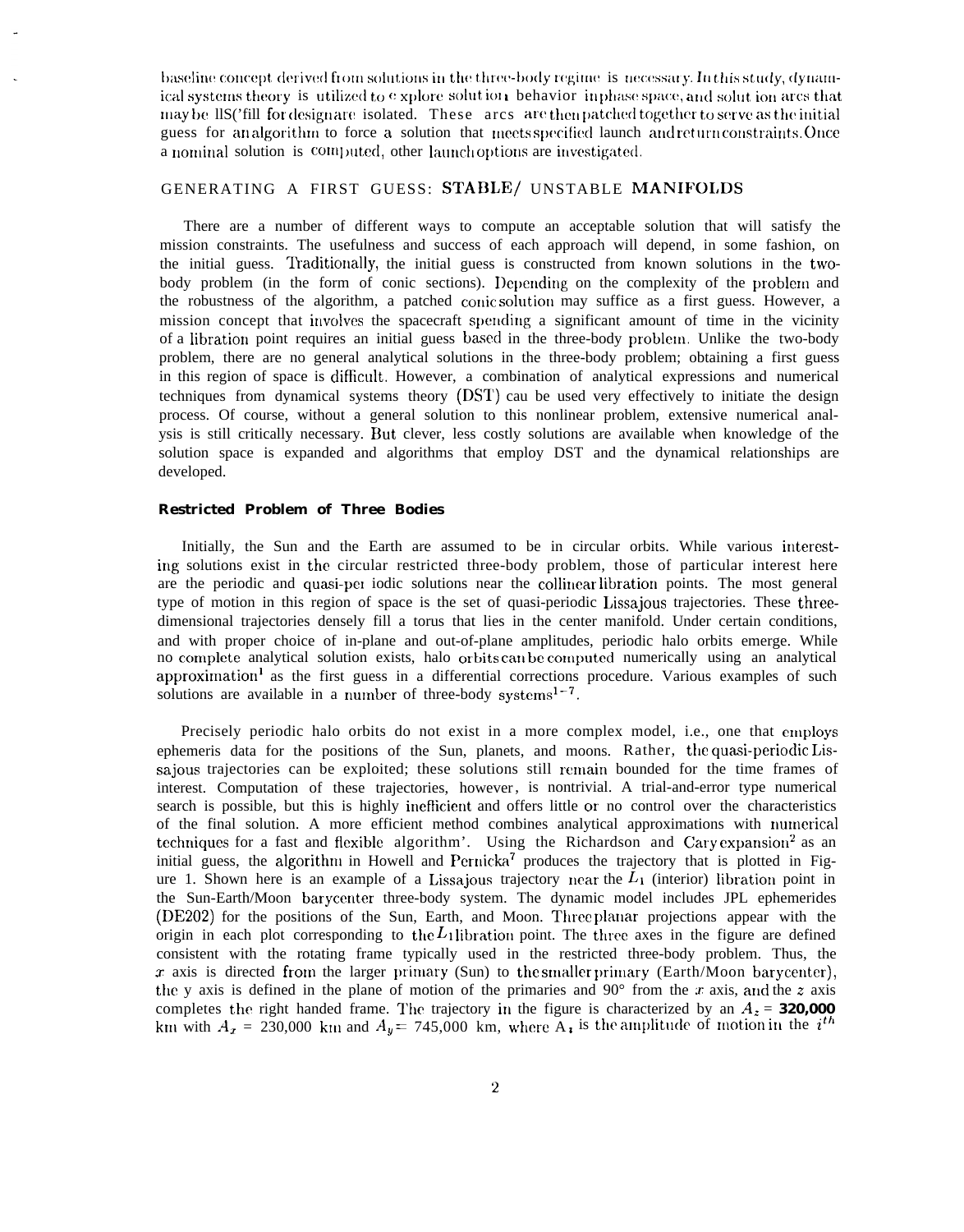

**Figure 1 Lissajous Trajectory**

direction. The path originates on March 3, 2001 with a total flight time of approximately 1399 days (corresponding to approximately 7.75 revolutions).

## **Dynamical Systems Theory**

Determination of a nominal halo or Lissajous trajectory is only one part of the design process. Transfer trajectories to and from this region of space must also be considered. For any trajectory problem, the ultimate goal is an analytical solution (or at least an analytical approximation); however, there has yet to be any significant progress in generating a closed form solution for transfers to and from the vicinity of the libration points. The introduction of DST as a means of dynamical analysis and design in the three-body problem is motivated in part by the absence of analytical tools for transfer trajectories. Prior to using this approach, a trial and error numerical search method was most frequently used to design transfer trajectories. While this method has clearly been successful for various missions, a more elegant and efficient procedure is desirable. Application of DST in the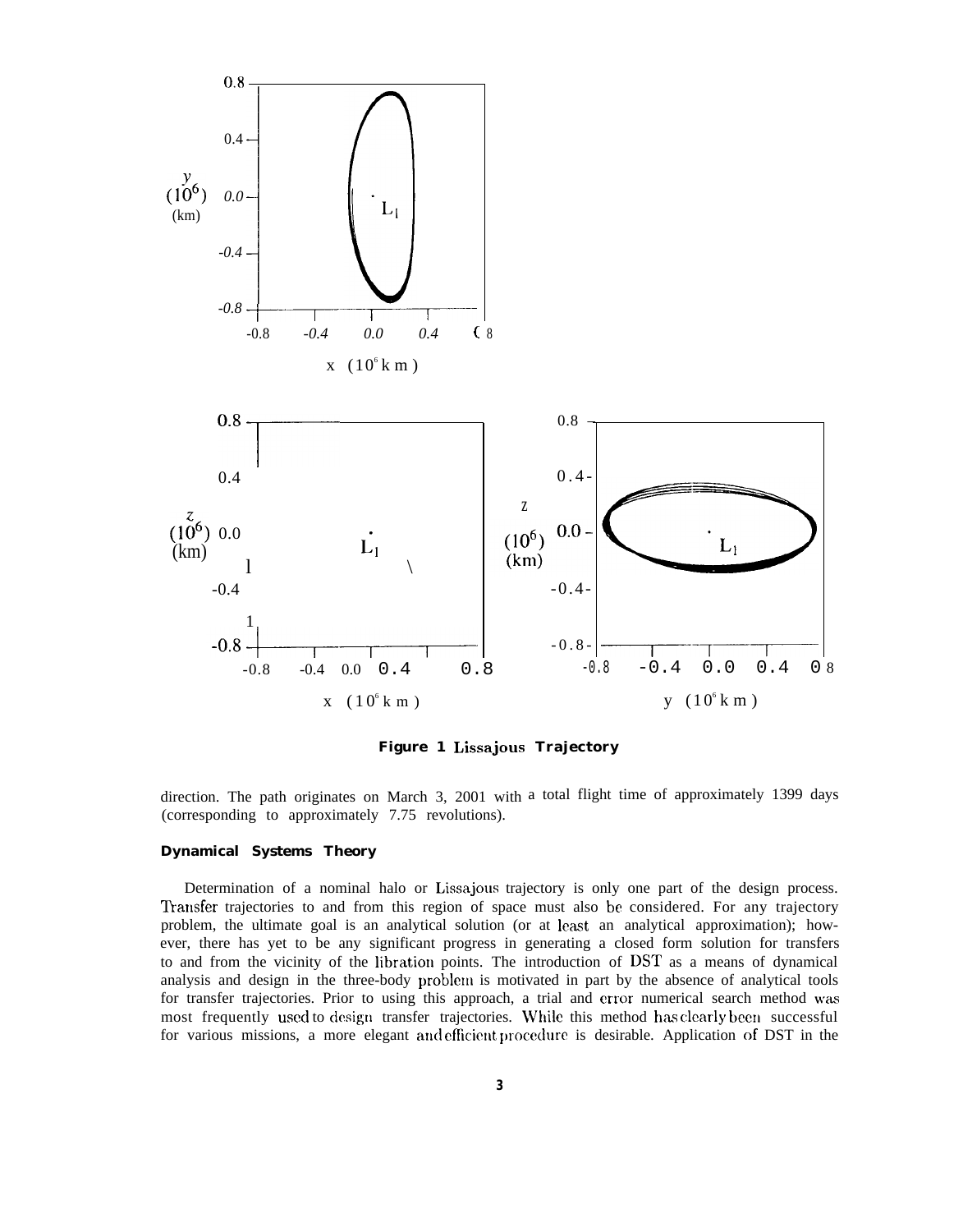circular restricted three-body problem yields a relatively fast method of generating a number of different types of trajectories to and from halo orbits, e.g., transfers be tween Earth and halo orbits, and transfers between halo orbits in the vicinity of different libration points<sup>5,8-12</sup>. This success has led to the development of a utility based on DST to produce tile much needed first guess that initiates the design process for transfer trajectories in more complicated models. An additional benefit of DST is a better understanding of the geometry of the phase space which then allows the mission designer to obtain valuable insight into the behavior of solutions in this particular region of space.

Investigations utilizing DST usually begin with special solutions. These might include equilibrium points, periodic orbits, quasi-periodic motions, and homoclinic as well as heteroclinic motions. Each of these solutions is an example of one of the fundamental models for the phase space, i.e., invariant manifolds. An  $m$ -dimensional manifold is analogous to a two-dimensional surface in  $\mathbb{R}^n$ . The concept of an invariant manifold can be simply described as follows: a collection of orbits that start on a surface and stay on that surface for the duration of their dynamical evolution. This basic definition can be used to characterize a variety of behaviors. In addition to the examples already mentioned, there exist invariant manifolds that asymptotically approach or depart other invariant manifolds. These are called stable and unstable manifolds, respectively.

In the circular three-body problem, the stable and unstable manifolds associated with periodic halo orbits have been the key to progress in the transfer problem (and the results can later be successfully extended to a more complex dynamic model). Note that an asymptotic approach to the target halo orbit renders a transfer to the halo orbit with no required insertion maneuver. While the task of developing expressions for these nonlinear surfaces is formidable, it is also unnecessary. The computation of the stable and unstable manifolds associated with a particular halo orbit can actually be accomplished numerically in a straightforward manner. The procedure used here is based on the monodromy matrix (the variational or state transition matrix after one period of the motion) associated with the halo orbit. This matrix essentially serves to define a discrete linear map of a fixed point in some arbitrary Poincaré section. As with any discrete mapping of a fixed point, the characteristics of the local geometry of the phase space can be determined from the eigenvalues and eigenvectors of the monodromy matrix. These are characteristic not only of the fixed point, but of the halo orbit itself.

The local approximation of the stable (unstable) manifold involves calculating the eigenvector of the monodromy matrix that is associated with the stable (unstable) eigenvalue, and then using the state transition matrix to propagate the approximation to any point along the orbit. The eigenvalues are known to be of the following form<sup>4,5,8-12</sup>:

$$
\lambda_1 > 1 \quad , \quad \lambda_2 = (1/\lambda_1) < 1 \quad , \quad \lambda_3 = \lambda_4 = 1 \quad ,
$$
  

$$
\lambda_5 = \lambda_6^* \quad , \quad \text{and } |\lambda_5| = |\lambda_6| = 1 \quad ,
$$

where  $\lambda_5$  and  $\lambda_6$  are complex conjugates. Stable (and unstable) eigenspaces, E<sup>s</sup> (E") are spanned by the eigenvectors whose eigenvalues have modulus less than one (modulus greater than one). There exist local stable and unstable manifolds,  $W_{loc}^s$  and  $W_{loc}^u$ , tangent to the eigenspaces at the fixed point, and of the same dimension<sup>13,14</sup>. Thus, for a fixed point  $\overline{X}^H$  defined along the halo orbit, the one-dirneusional stable (unstable) manifold is approximated by the eigenvector associated with the eigenvalue  $\lambda_2$  (A<sub>1</sub>). First, consider the stable manifold Let  $\tilde{Y}^{W^*}$  denote a six-dimensional vector that is coincident with the stable eigenvector and is scaled such that the elements corresponding to position in the phase space have been normalized. This vector serves as the local approximation to the stable manifold ( $W^s$ ). Remove the fixed point  $\bar{X}^H$  from the stable manifold to form two halfmanifolds,  $W^{s^+}$  and IV Each half-manifold is itself a manifold consisting of a single trajectory. Now, consider some point  $\bar{X}_o$  on  $W^{s^+}$ . Integrating both forward and backward in time from  $\bar{X}_o$ produces  $W^{s^+}$  Thus, conceptually, calculating a half-manifold can be broken down into two steps: locating or approximating a point on  $W^{s^*}$ , and numerically integrating from this point.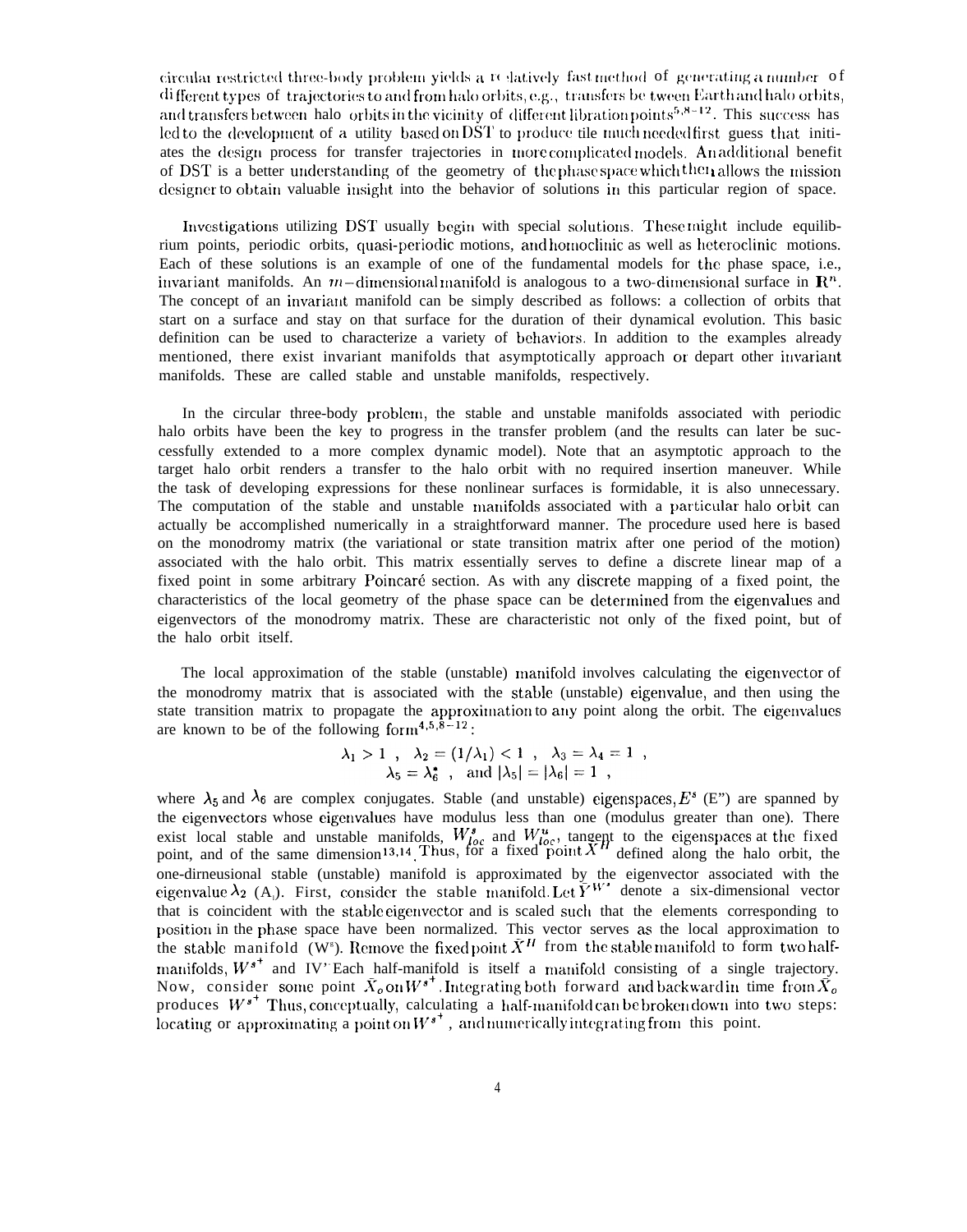To generate the stable manifold, an algorithm has been employed that was developed to find both the stable and unstable manifolds of a second order system<sup>15</sup>. The algorithm, however, does not possess any inherent limit to the order of the system, and has been used successfully here. Near the fixed point  $\tilde{X}^H$ ,  $W^{s^+}$  is determined, to first order, by the stable eigenvector  $\tilde{Y}^{\tilde{W}^s}$ . The next step is then to globalize the stable manifold. This can be accomplished by numerically integrating backwards in time. It also requires an initial state that is on  $W^{s^+}$  but, not on the halo orbit. To determine such an initial state, the position of the spacecraft is displaced from the halo in the direction of  $\tilde{Y}^{W^*}$  by some distance  $d_s$  such that the new initial state, denoted as  $\tilde{X}^{W^*}_{\sigma}$ , is calculated **as** 

$$
\bar{X}^{W^*}_{o} = \bar{X}^H + d_s \bar{Y}^{W^*}.
$$
\n<sup>(1)</sup>

Higher order expressions for  $\bar{X}_{o}^{W^*}$  are available, but not necessary. The magnitude of the scalar  $d_s$  should be small enough to avoid violating the linear estimate, yet not so small that the time of flight becomes too large due to the asymptotic nature of the stable manifold. This investigation is conducted with a nominal value of 200 km for  $d_s$ . Note that a similar procedure can be used to approximate and generate the unstable manifold.

#### **Application to Mission Design**

Many stable and unstable manifolds for various halo orbits have been numerically generated in the circular problem to further understanding of the phase space. As an initial step in the design process, various types of these solution arcs are put together to construct a trajectory. Such an analysis produced the fundamental trajectory concept for GENESIS<sup>12</sup>. Two issues emerge that impact how the construction process proceeds. First, the initial approximation is ultimately used to generate a result in the "real" solar system; the methodology must accommodate this transition. Second, the design constraints may significantly influence the general size, shape, and overall characteristics of the trajectory. These constraints are loosely considered for the initial guess; they are tightly enforced in a later step.

Assumption of *Periodicity*. One of the fundamental characteristics that is exploited in applying DST to halo orbits in the circular problem is periodicity. The periodicity, however, is destroyed when movingto a dynamic model that includes ephemerides and other perturbations. Nevertheless, DST can still be very useful in the more complex models. The shift to a more complex model is facilitated by the selection of a quasi-periodic solution as the baseline orbit (even in the circular restricted problem) rather than an orbit that is precisely periodic. With the loss of periodicity, however, , two options are available for computations: 1) Compute stable and unstable manifolds for the tori on which the quasi-periodic trajectories are confined; 2) Assume that a Lissajous trajectory is sufficiently close to periodic that the algorithm discussed previously still provides an adequate approximation of the stable and unstable manifolds. Because the approximation from the previous section is only first order, and because the primary purpose in using the manifolds is to supply a first guess for some other numerical procedure, the second opt ion will suffice, i.e., assume a monodromy matrix exists and perform the calculations accordingly.

The next step requires definition of a period of motion for approximation of the monodromy matrix. For the simply periodic halo orbit, the period is (obviously) one revolution. In the case of a Lissajous trajectory, the motion more closely repeats after two revolutions. Because the motion is not precisely periodic, it is necessary to define the "beginning" and the "end" of one period. In this study, the '(beginning' of the period is defined at some specified  $xz$ -plane crossing, in the rotating coordinates, that is above the ecliptic plane (i.e., positive 2 direction). The "end" of the period is then defined at the xz-plane crossing two revolutions later. As an example, consider two revolutions of the Lissajous trajectory in Figure 1. Choose a period that originates at the Julian date 2452123.23 (near an  $xz$ -plane crossing). The duration of the period is 355.63 days which corresponds to two revolutions of the motion in the yz projection (see Figure 2). Consistent with the procedure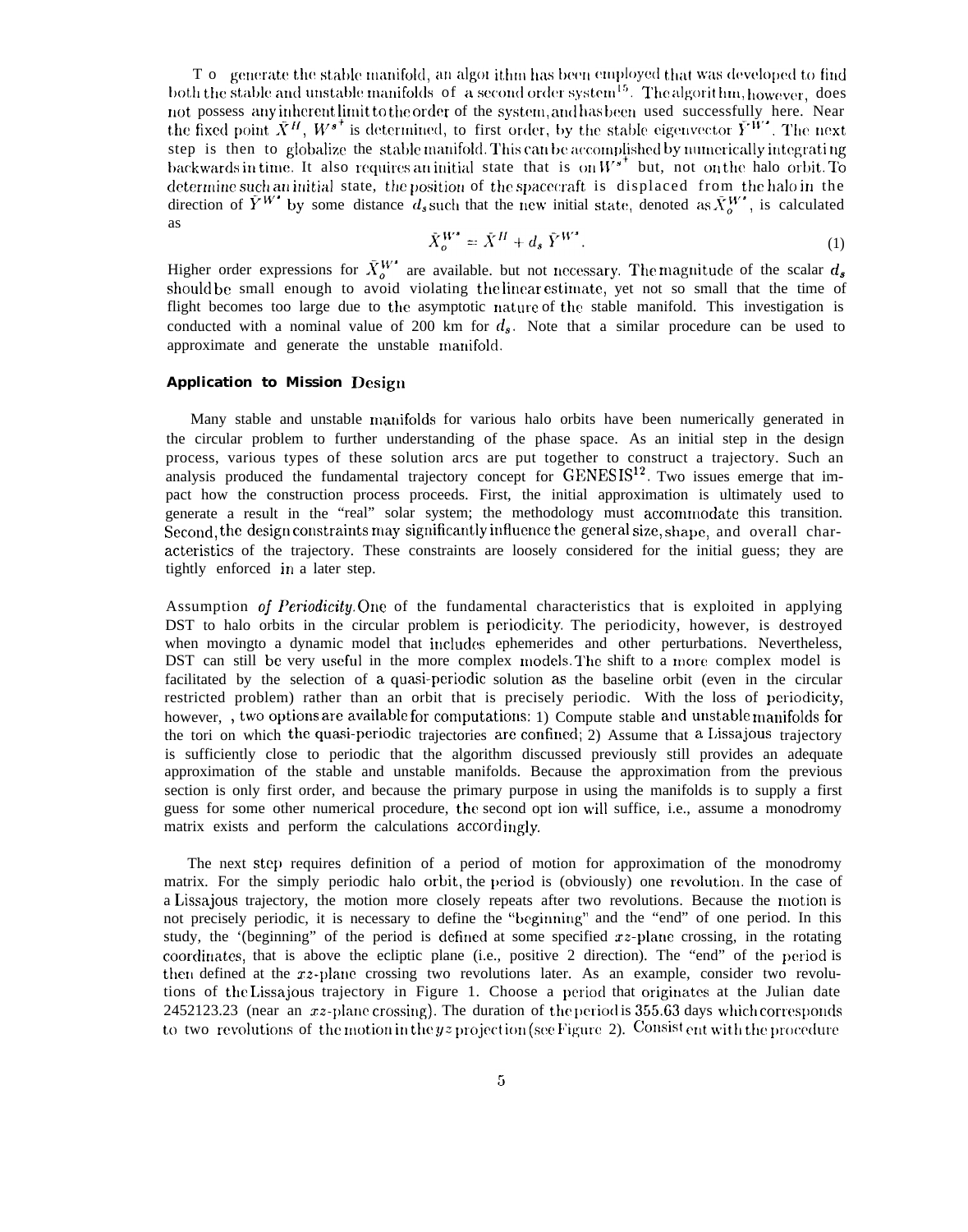

**Figure 2 Assumed Period of the Motion for Generation of Stable Manifold**

discussed previously, initial states  $\bar{X}_{0}^{W^{\bullet}}$  to generate the stable manifolds are computed along the corresponding two revolutions of the Lissajous.

*Constraints.* After generating the stable manifolds associated with various regions along the trajectory within the defined '(period", one particular region along the two revolution Lissajous can be identified that is associated with the stable manifolds that pass close to the Earth. Such a region along the Lissajous is visually indistinguishable from a similar region along a halo orbit  $1^2$ . In this region, there exists a stable manifold associated with a point very near the '(beginning" of the Lissajous trajectory; it passes the Earth at an altitude of 1112.1 km and an inclination of 15.3 degrees with respect to the equator. The date of the closest approach to the Earth is January 16, 2001 (within the desired time frame for the GENESIS launch). This serves as the initial guess for the transfer from Earth to the Lissajous trajectory.

The return portion of the trajectory, i.e., the transfer from the *L1* Lissajous trajectory to Earth return, can be considered in much the same way. Recall that, since a day-side reentry is required, a direct return from  $L_1$  is not feasible. The spacecraft must approach reentry from the side of the Earth opposite the Sun. Therefore, an *unstable* manifold must be generated that approaches the L<sub>2</sub> region before returning to Earth. It must also depart the vicinity of  $L_1$  only after sufficient time to perform the science investigations has elapsed. Thus, further downstream along the same quasi-periodic Lissajous orbit, two revolutions are defined to represent the new "period" for computation of an appropriate unstable manifold. In this case, the period originates on Julian date 2452300.34, again near an xz-crossing. The resulting two revolution interval is 356.03 days in duration. Investigation of the unstable manifolds along different regions of the appropriate revolutions reveals a region where the corresponding unstable manifolds have the characteristics necessary for the return. Specifically, an unstable manifold is required that reaches  $L_2$  (comparable to a heteroclinic type motion); the trajectory then must pass close to the Earth. One such path returns to the Earth at an altitude of 197.4 km with an inclination of  $.52.1$  degrees and a declination of 35.8 degrees on August 21, 2003. Cornbining the stable manifold as the launch segment, the Lissajous trajectory, and the unstable manifold as the return segment provides the first guess for an end-to-end solution in the real system (that is, the model using ephemerides) for the GENESIS mission. Note that the full model may also include additional perturbations, such as solar radiation pressure. Each of the three trajectory arcs are plotted in Figure 3 with an "o" marking the locations w'here the arcs are patched together.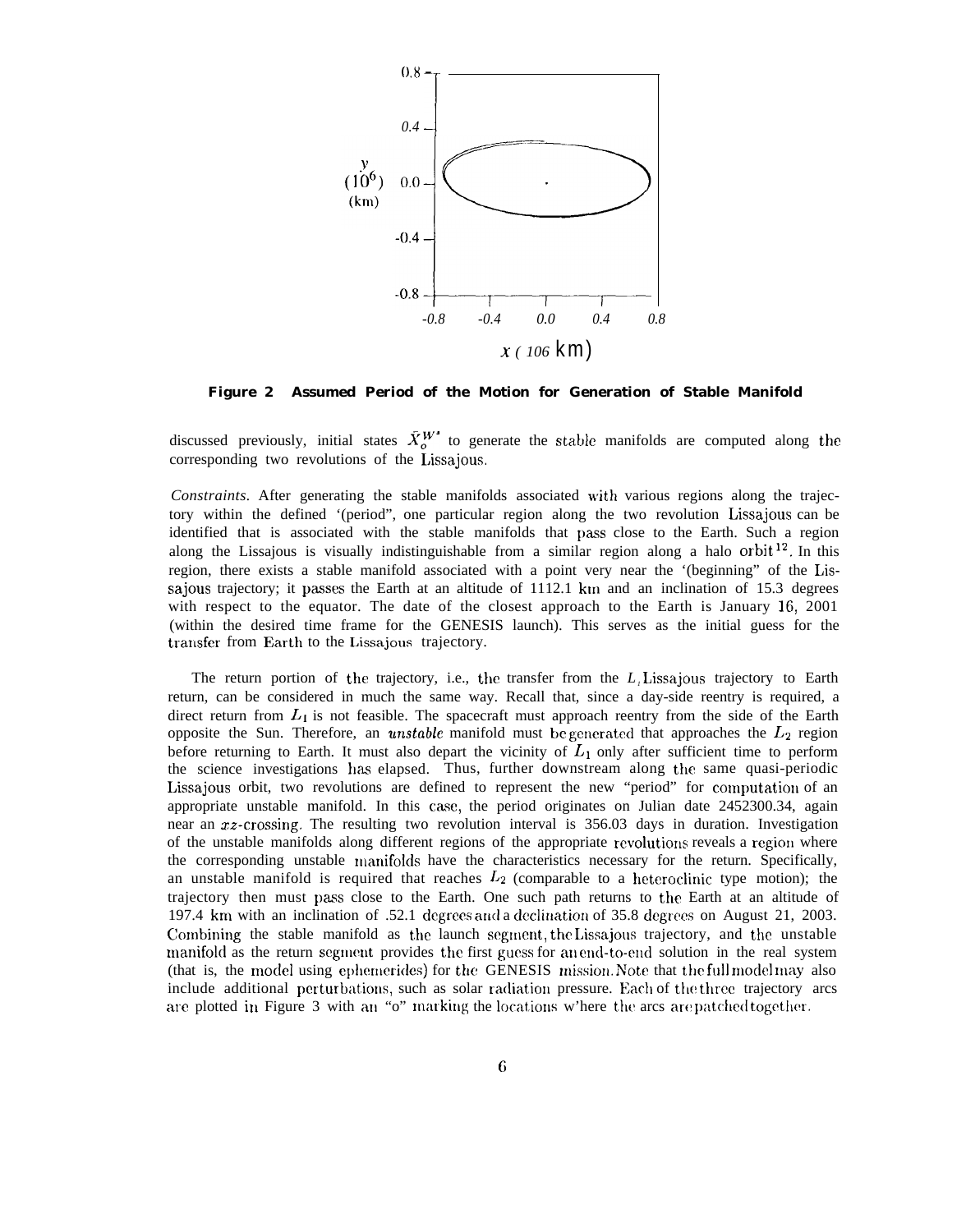

Figure 3 **Initial Guess Generatecl Using Dynamical Systems** Theory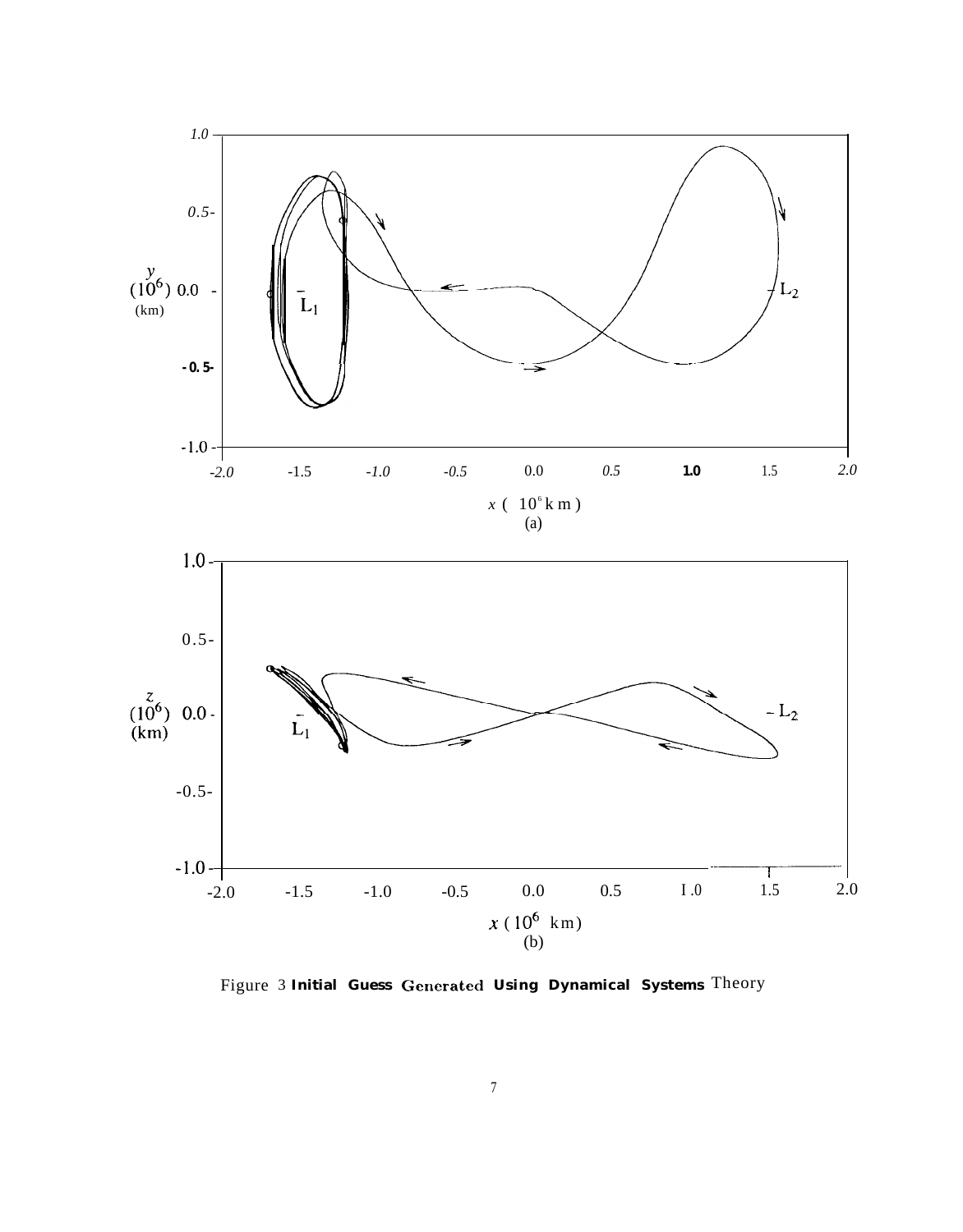## **MEETING LAUNCH/RETURN CONSTRAINTS**

The next step is to use the initial guess obtained previously to begin the search for a viable solution that rigorously meets the various constraints placed on the trajectory. To accomplish this task, the trajectory is decomposed into multiple segments. Each segment will be considered separately, but will be analyzed similarly. Thus, the solution process for each segment is generalized. In particular, both the launch and the return segments have specified constraints that must be met near the Earth, and both segments have one end state! away from the Earth that is fixed in position and time. So, the problem on each segment is formulated in terms of a fixed position and time as one end state and some set of launch or return conditions near the Earth as the other end state. While the launch and return constraints are specified in terms of different variables, the basic methodology presented here works equally well for both cases.

#### **Methodology**

The methodology for enforcing the constraints (denoted generally as the scalar quantities  $\alpha_k$ ) and ensuring a viable solution is identical to that described in Wilson and Howell<sup>16</sup>, and Howell and Wilson<sup>17</sup>. The solution is discretized into a series of patch points with states defined along the trajectory. To generate a reference, the patch point positions and times are temporarily frozen. Between each pair of patch points, an arc is determined, essentially the solution to an n-body Lambert problem between consecutive patch points. At this stage, the trajectory has position and time continuity; however, effective velocity discontinuities may now exist at each patch point (excluding the initial and final states). The current estimate of the outgoing velocity state  $(\bar{V}_n^+)$  at any patch point *n* is compared with the incoming velocity state  $(V_n^-)$  to compute the patch point velocity discontinuities, that is,  $\Delta V_n = V_n^+ - V_n^-$ . (Note that these patch point  $\Delta V$ 's are represented in terms of inertial coordinates. ) The subscript  $n$  denotes the patch point number ordered sequentially along the trajectory beginning with the initial state. The patch point states themselves are also expressed using the n-subscript convention. By varying the patch point state positions and times in a specified manner, the resulting AV'S can be eliminated or significantly reduced, and the constraints  $\alpha_k$  can be satisfied, while the desired characteristics of the solution are retained. It is significant that this is a two stage procedure: position continuity, then simultaneous reduction of any effective velocity discontinuities. (See the methodology in Howell and Pernicka<sup>7</sup>.)

To employ a differential corrections process to reduce the total cost, it is necessary to derive the relationships between any  $\Delta V_n$  or constraint  $\alpha_k$ , and the independent variables in the problem. Since the trajectory is described in terms of discrete patch point positions and times, it is convenient to select these quantities as the independent parameters. Therefore, it is necessary to determine the variation of each  $\Delta V_n$  and constraint  $\alpha_k$  due to variations in the patch point positions and times, which have thus far been fixed at values determined during the initial approximation. A linear relationship between these states can be represented in matrix form as

$$
\left\{\begin{array}{c}\delta\Delta\tilde{V}_n\\ \delta\alpha_k\end{array}\right\} = [M] \left\{\begin{array}{c}\delta\tilde{R}_j\\ \delta t_j\end{array}\right\} , \qquad (2)
$$

where

$$
[M] = \begin{bmatrix} \frac{\partial \Delta \bar{V}_n}{\partial \bar{R}_j} & \frac{\partial \Delta \bar{V}_n}{\partial t_j} \\ \frac{\partial \alpha_k}{\partial \bar{R}_j} & \frac{\partial \alpha_k}{\partial t_j} \end{bmatrix} ,
$$
 (3)

and  $\bar{R}_j$  and  $t_j$  denote the position and time corresponding to the j<sup>th</sup> patch point,. Notice that the matrix  $[M]$  (called the State Relationship Matrix or SRM) is not square, that is, there are more independent variables  $(\bar{R}_j$  and  $t_j)$  than there are dependent variables  $(\Delta \bar{V}_n$  and  $\alpha_k)$ . Since this system is underdetermined, there are infinitely many solutions, and it is therefore possible to estiinate the changes in the values of the independent variables that are necessary to reduce  $\Delta\bar{V}_n$  and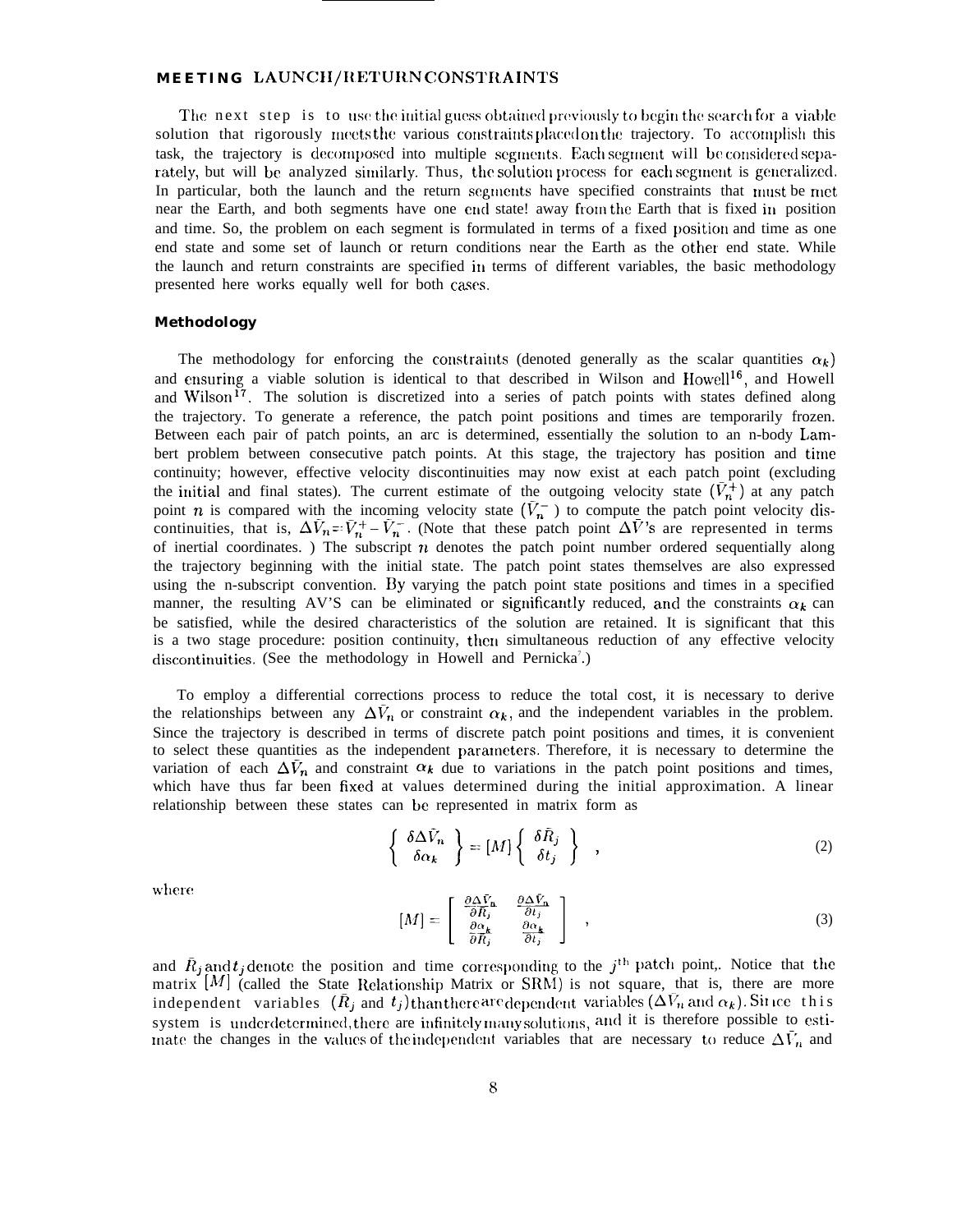$\alpha_k$ , and thus, the total cost. Note that if, through the addition of constraints, the system becomes overdetermined, it is still possible to add flexibility and maintain the underdetermined nature hy including additional patch points in the analysis. The number of patch points and their placement is currently a function of experience and numerical experimentation. Although the size of the SRM can be large, this disadvantage is offset by the fact that state transition matrices (STMs), generated in conjunction with the various trajectory segments, are available and can be used to produce expressions for each partial in the matrix  $16,18$ .

From Wilson and Howell<sup>16</sup>, the non-zero variations of  $\Delta V_n$  with respect to the positions  $\tilde{R}_j$  are expressed

$$
\frac{\partial \Delta V_n}{\partial \bar{R}_{n-1}} = -B_{n-1, n}^{-1}, \qquad (4)
$$

$$
\frac{\partial \Delta \bar{V}_n}{\partial \bar{R}_n} = -B_{n+1,n}^{-1} A_{n+1,n} + B_{n-1,n}^{-1} A_{n-1,n} , \qquad (5)
$$

$$
\frac{\partial \Delta \bar{V}_n}{\partial \bar{R}_{n+1}} = B_{n+1,n}^{-1} \tag{6}
$$

where the STMS  $([\Phi_{n,n-1}]$  and  $[\Phi_{n+1,n}]$  surrounding the patch point *n* are written in terms of four 3 x 3 submatrices; for example,

$$
\begin{aligned}\n\left[\Phi_{n,n-1}\right] &= \begin{bmatrix}\n\frac{\partial \bar{R}_n}{\partial \bar{R}_{n-1}} & \frac{\partial \bar{R}_n}{\partial \bar{V}_n^{+1}} \\
\frac{\partial \bar{V}_n^{+}}{\partial \bar{R}_{n-1}} & \frac{\partial \bar{V}_n^{+}}{\partial \bar{V}_{n-1}^{+}}\n\end{bmatrix} \\
&= \begin{bmatrix}\nA_{n,n-1} & B_{n,n-1} \\
C_{n,n-1} & D_{n,n-1}\n\end{bmatrix}\n\end{aligned} \tag{7}
$$

The partials of  $\Delta V_n$  with respect to all other patch point positions can be shown to be zero, since the velocities at any given patch point are related only to the trajectory segments surrounding it. Similarly, the non-zero variations of  $\Delta V_n$  with respect to the times  $t_i$  are evaluated as follows<sup>16</sup>

$$
\frac{\partial \Delta V_n}{\partial t_{n-1}} = B_{n-1}^{-1}{}_n \tilde{V}_{n-1}^+, \tag{8}
$$

$$
\frac{\partial \Delta \bar{V}_n}{\partial \bar{R}_n} \qquad : \quad B_{n+1,n}^{-1} A_{n+1,n} \, \bar{V}_n^+ \; - \; B_{n-1,n}^{-1} A_{n-1,n} \bar{V}_n^- \; , \tag{9}
$$

$$
\frac{\partial \Delta \bar{V}_n}{\partial t_{n+1}} = -B_{n+1,n}^{-1} \bar{V}_{n+1}^{-} \tag{10}
$$

Again, the partials of  $\Delta V_n$  with respect to the other patch point times are zero.

In order to incorporate constraints into the solution process, it is necessary to determine the variations of  $\alpha_k$  with respect to variations in the independent parameters. The launch constraints for GENESIS include a departure from a circular parking orbit with an altitude of 200 krn and an inclination of 28.5 degrees. The appropriate partials and the targeting process are described in detail in Howell and Wilson<sup>17</sup>. The return conditions are slightly more complex. The planned retrieval of the spacecraft is to occur at the Utah Test ancl Training Range (UTTR). So, the spacecraft targets specific coordinates on a rotating Earth, i.e., a declination of 40.6 degrees and a right ascension of -114.0 degrees, corresponding to UTTR. The atmospheric part of the reentry trajectory will not be considered in this analysis. Instead, an altitude of 125 km and a flight path angle of -7.9 degrees is targeted. However, in this study, the flight path angle constraint is transformed into a constraint on true anomaly (where a value of 344.5 degrees results in a flight path angle approximately equal to the -7.9 degrees that is required to reenter). The partial derivatives for each of these constraints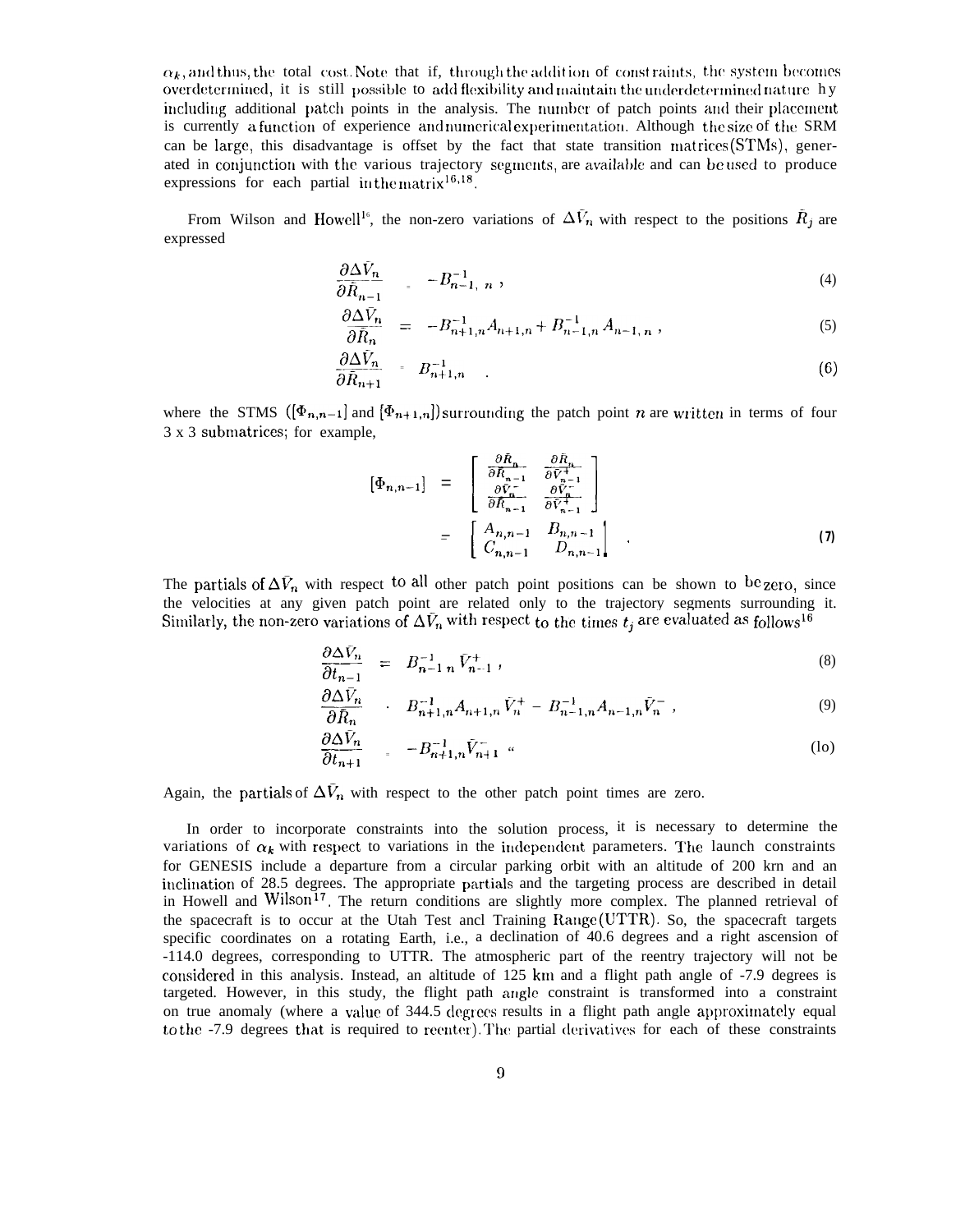can be derived as follows, beginning with altitude.

Since altitude is related to the independent parameters through the magnitude of the position vector  $R$ , the scalar constraint can be written as

$$
\alpha_1 = |\bar{R}| - R_{des} \quad , \tag{11}
$$

where  $R_{des}$  is the desired altitude. Thus, the variation is expressed in the form

$$
\frac{\partial \alpha_1}{\partial \bar{R}} = \frac{\bar{R}^T}{|\bar{R}|} \tag{12}
$$

Note that the partial with respect to time is zero

For declination and right ascension, it is desired to target a specific location on the rotating (non-inertial) Earth. Define then a set of cartesian coordinates fixed in the Earth, such that  $\hat{z}_{bf}$ is coincident at all times with the axis of rotation of the Earth and assumed constant. The  $\hat{x}_{bf}$ unit vector is defined along the Greenwich meridian and  $\hat{y}_{bf}$  completes the orthonormal triad. The declination can thus be evaluated as

$$
\sin \quad (decl) \stackrel{\mathbf{R}_{\perp} \hat{z}_{bf}}{=} \frac{1}{|\bar{R}|}, \tag{13}
$$

where the symbol "." represents the inner product. The right ascension is computed as

$$
rt. asc = \arctan\left(\frac{\bar{R} \cdot \hat{y}_{bf}}{\bar{R} \cdot \hat{x}_{bf}}\right)
$$
\n(14)

As an approximation, we, the rotation rate of the Earth about  $\hat{z}_{bf}$  is assumed constant. Therefore, the expression for declination is only a function of the position vector R, and the only non-zero partial in the SRM is

$$
\frac{\partial \sin (dec)}{\partial \bar{R}} = \frac{1}{|\bar{R}|} \sum_{i=1}^{n} \sum_{i=1}^{n} \mathbf{Y} \cdot \left(\frac{\partial \mathbf{Y}}{|\bar{R}|}\right)^{i} \tag{15}
$$

Although  $\hat{z}_{bf}$  is assumed constant, the directions of  $\hat{x}_{bf}$  and  $\hat{y}_{bf}$  change with respect to the inertial frame as the Earth rotates, so right ascension is a function of position R as well as time  $t$ . The partial derivative of right ascension with respect to R produces

$$
\frac{\partial rt. asc}{\partial R} = \frac{1}{\frac{R \cdot \hat{y}_{bf}}{1 + \frac{R \cdot \hat{y}_{bf}}{R \cdot \hat{x}_{bf}}} \left(\frac{\bar{R} \cdot \hat{y}_{bf}}{\bar{R} \cdot \hat{x}_{bf}}\right)} \quad \bullet \tag{16}
$$

$$
= \frac{(\bar{R} \cdot \hat{x}_{bf})\hat{y}_{bf}^{T}(\bar{R} \cdot \hat{y}_{bf})\hat{x}_{bf}^{T}}{(\bar{R} \cdot \hat{x}_{bf})^{2} + (\bar{R} \cdot \hat{y}_{bf})^{2}} \tag{17}
$$

Similarly, the partial with respect to time is expressed

$$
\frac{\partial rt. asc}{\partial t} = \frac{1}{\left[1 + \frac{\bar{R} \cdot \hat{y}_{b\bar{I}}}{\bar{R} \cdot \hat{x}_{b\bar{I}}}\right]^2} \frac{\partial}{\partial t} \left(\frac{\bar{R} \cdot \hat{y}_{b\bar{I}}}{\bar{R} \cdot \hat{x}_{b\bar{I}}}\right)
$$
(18)

From the previous assumption that  $\omega_e$  is constant, the time derivatives can be written in the forms

$$
\frac{\partial \hat{x}_{bf}}{\partial t} = -\omega_e \hat{y}_{bf} \quad \text{and} \quad \frac{\partial \hat{y}_{bf}}{\partial t} = \omega_e \hat{x}_{bf} \quad , \tag{19}
$$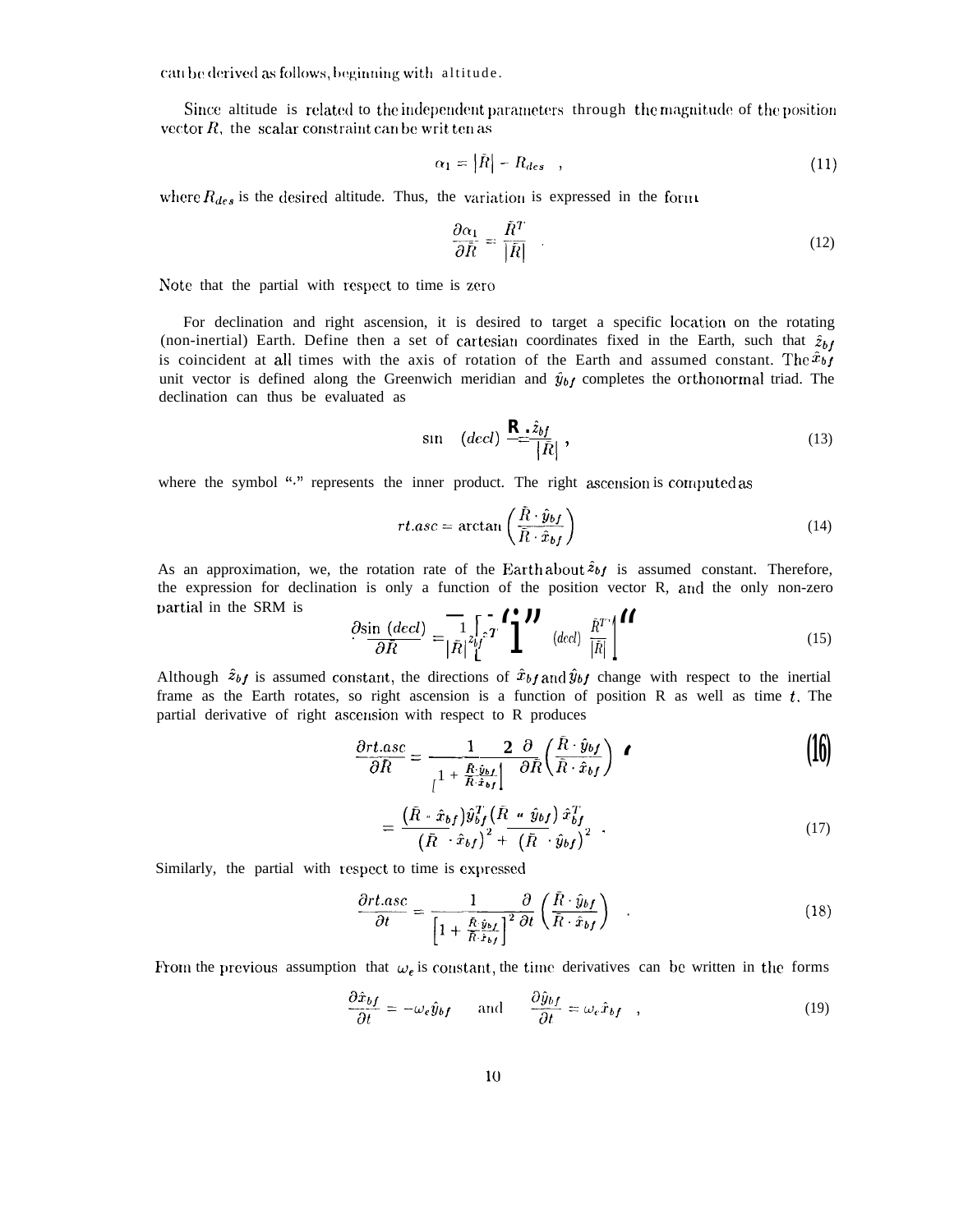so that, ultimately, the partial of right ascension with respect to time reduces to

$$
\frac{\partial rt. asc}{\partial t} = \omega_{\epsilon} \quad . \tag{20}
$$

All tile necessary partials in matrix  $[M]$  are, thus, available.

As noted, the system is underdetermined, and the SRM in Equation (2) is not invertible. Out of all possible changes in positions and times, choose the set with the smallest Euclidean norm, that is,

$$
\left\{\begin{array}{c}\delta\bar{R}_j\\ \delta t_j\end{array}\right\} = [M]^T \left([M][M]^T\right)^{-1} \left\{\begin{array}{c}\delta\Delta\bar{V}_n\\ \delta\alpha_k\end{array}\right\},\tag{21}
$$

where the differential changes in  $\Delta V_n$  and  $\alpha_k$  are selected to reduce the total cost. This process is iterative and continues until the cost is minimized to within some specifier tolerance.

#### **Nominal Solution for January**

The actual design can now proceed. As previously mentioned, the algorithm is currently fornmlated to manage one end state that is free (perhaps near the Earth) and one end state that is fixed in position and time, so it is necessary to consider the GENESIS trajectory in multiple segments. The break points between segments depend on the various possible constraints for the mission. A natural place to break the trajectory is at the set of maneuver points, i.e., AV'S. For this particular mission, there is a requirement that there be a minimum time interval of 23 months without a significant maneuver (due to potential contamination of the science experiments by the thrusters). Because of this constraint, it is desirable that the Lissajous orbit insertion (LOI) maneuver occur as soon as possible. To accommodate this requirement, the location for 1,01 is selected, somewhat arbitrarily, to be at the first  $xz$ -plane crossing (below the ecliptic). This location also serves as a natural choice to break the trajectory.

The first guess for the launch segment (the segment from the Earth to  $LOI$ ) is taken directly from the first part of the stable manifold that was generated previously. Of course, the complete stable manifold extends beyond the specified LOI location by approximately one-half revolution. The differential corrections process then yields a solution that is continuous in position and velocity and departs an Earth parking orbit (with the specified conditions) on January 15, 2001.

The next segment of the trajectory is the intermediate leg that includes the portion of the stable manifold beyond LOI and the Lissajous trajectory. The position and time at LOI is held fixed for the intermediate leg. The corrections algorithm then quickly generates a smooth (in position and velocity) trajectory segment from the LOI point to the beginning of the unstable manifold that was previously generated. At this point, there are velocity discontiuuities at both ends of this intermediate section. However, w'ithout having met the return constraints, the specific magnitudes are meaningless.

The final step in the process is blending the intermediate leg and the unstable manifold together as the second segment of the trajectory. Recalling that a minimum of 23 months after LOI is required before another maneuver, the next significant AV is placed at the  $xz$ -plane crossing after the spacecraft leaves the vicinity of  $L_1$  along the unstable manifold (nearly mid-way between the Earth and L<sub>1</sub>). In addition, another maneuver is allowed to occur near the  $L_2$  point. This provides some flexibility before the final approach toward Earth, and it adds additional control over the trajectory. To accommodate these maneuvers, deterministic AV'S must be possible at any patch point. In Equation (21), rather than the usual procedure to eliminate all AI "s, the velocity discontinuity at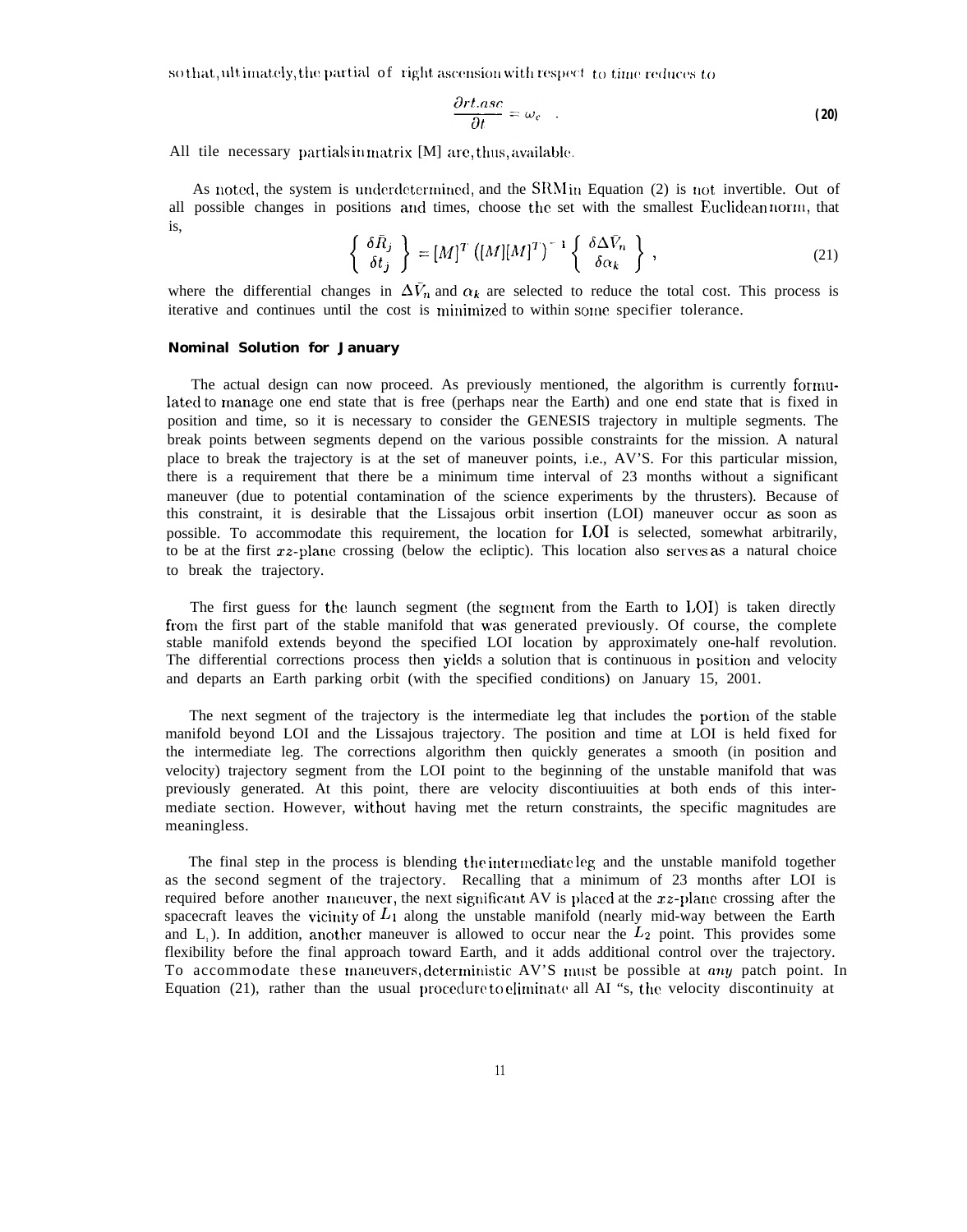any patch point can be driven to a specified magnitude, and the corresponding differential change is

$$
\delta \Delta \bar{V}_n = \frac{\|\Delta V_{des}\| - \|\Delta V_n\|}{\|\Delta \bar{V}_n\|} \cdot \Delta \bar{V}_n \quad , \tag{22}
$$

where  $AV_{des}$  is the desired deterministic maneuver.

With this modification, the second segment of the trajectory is computed using the arcs discussed earlier as an initial guess and allowing maneuvers at the specified locations. The final result of this process is an end-to-end trajectory with three maneuvers (the 1.01 maneuver and the two AV'S in the return segment) that meets all of the specified constraints on launch and return. The end-to-end trajectory is plotted in Figure 4 and is summarized in Table 1. It is important to note that this solution is not necessarily optimal. In the current formulation, the location and time of the LOI point are essentially additional constraints on the solution introduced by the design process.

Table 1 **GENESIS Trajectory Summary for Nominal January Launch** 

| Event        | Date                  | Altitude | ΛV      |
|--------------|-----------------------|----------|---------|
|              | (m/d/y)               | (km)     | (m/s)   |
| Earth Launch | $\overline{01/15/01}$ | 200      | 3193.82 |
| LOI          | 05/03/01              |          | 5.20    |
| Maneuver     | 03/30/03              |          | 20.00   |
| Maneuver     | 06/11/03              |          | 20.00   |
| Reentry      | 08/21/03              | 125      |         |

## **Multiple Reentry Opportunities**

As mentioned previously, the nominal strategy is to target a specified reentry state. However, a decision can be made one day prior to the nominal reentry to abort. In this case, a maneuver must be executed to raise perigee sufficiently to avoid reentering the atmosphere (a flyover perigee specified to be approximately 200 km altitude). Once this is completed and the spacecraft reaches perigee, another maneuver must be implemented for capt ure into a 16 day Earth-centered orbit. When the spacecraft reaches the apogee of this orbit, another maneuver retargets the spacecraft for a second reentry opportunity at the same coordinates (onthe rotating Earth). The reentry can again be aborted one day prior to the second reentry pass. The strategy for a third and final reentry opportunity is the same (witbout the need for a maneuver at perigee to capture). A close up of the three reentry opportunities appears in Figure 5, with the symbol "o" indicating the maneuver locations. The costs for both scenarios are summarized in Table 2.

| Table 2 |  |                                          |  |  |             |                                                                        |  |
|---------|--|------------------------------------------|--|--|-------------|------------------------------------------------------------------------|--|
|         |  |                                          |  |  |             | <b>GENESIS Trajectory Summary for Additional Reentry Opportunities</b> |  |
|         |  | Sec $\overline{d}$ Result $\overline{f}$ |  |  | Third Reent |                                                                        |  |

| ບບບ<br><u>кі песін</u> |          |                 |       | .         |          |                       |
|------------------------|----------|-----------------|-------|-----------|----------|-----------------------|
| Event                  | Date     | <b>Altitude</b> | ΔV    | Date      | Altitude | ΛV                    |
|                        | (m/d/y)  |                 | 111/s | (111/d/y) | (km)     | $\lfloor m/s \rfloor$ |
| <b>Deflection</b>      | 08/20/03 |                 | 7.59  | 09/06/03  |          | 4.87                  |
| Perigee                | 08/21/03 |                 | 38.50 | 09/07/03  |          | 0.00                  |
| Apogee                 | 08/30/03 |                 | 28.32 | 09/15/03  |          | 11.50                 |
| Reentry                | 09/07/03 | 125             |       | 09/23/03  | 125      |                       |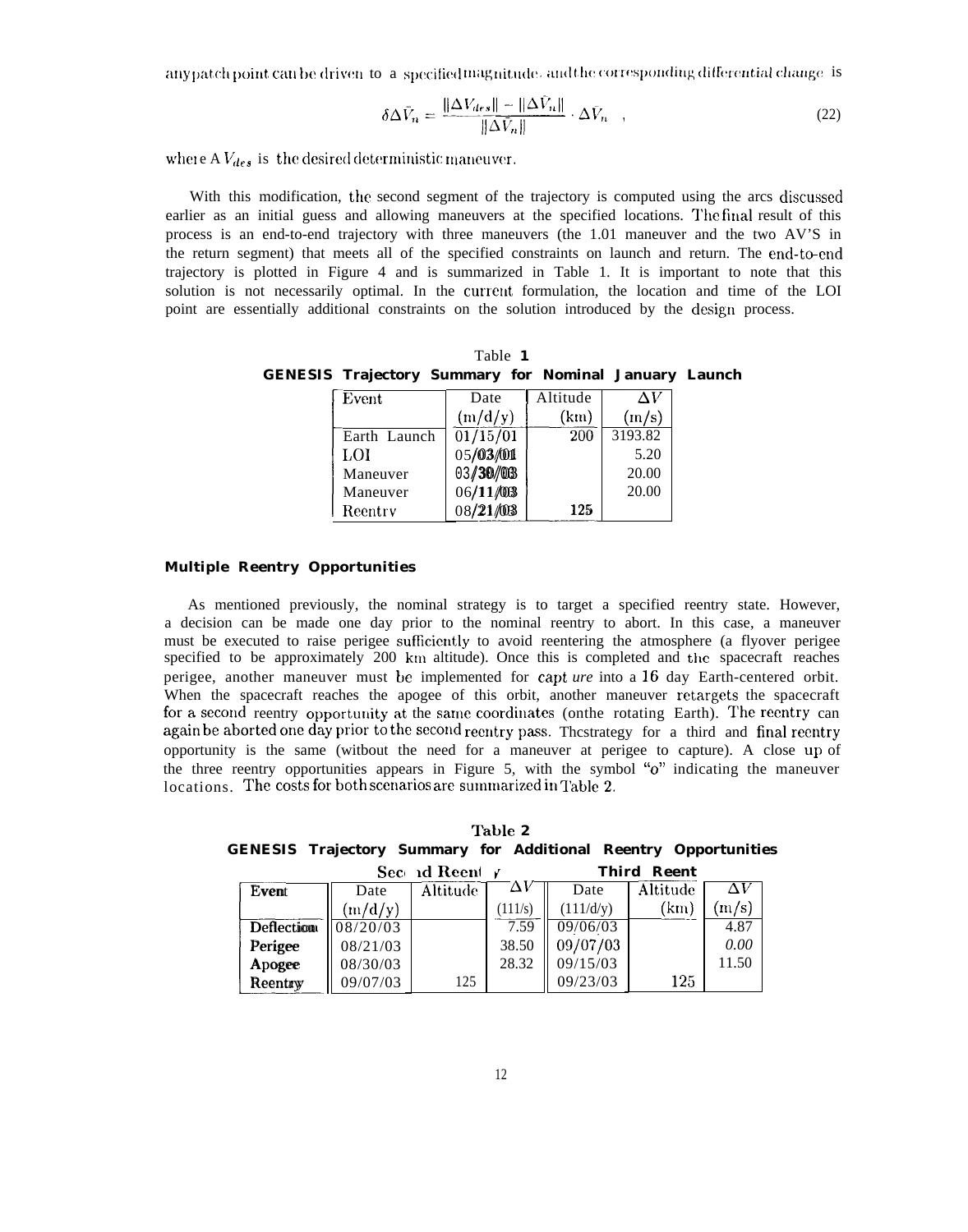

**Figure 4 Nominal GENESIS Solution with January 15, 2001 Launch**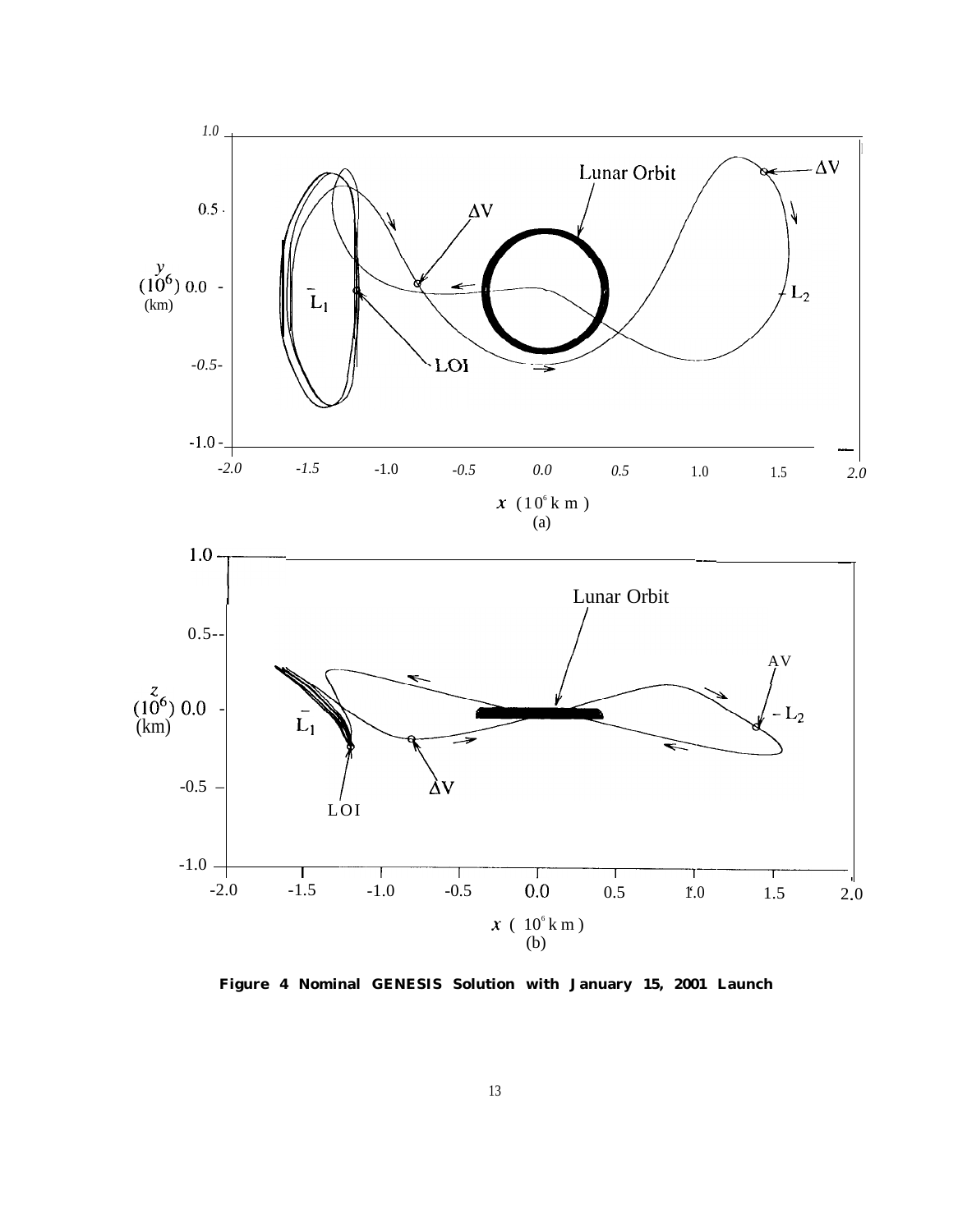

**Figure 5 Three Reentry Opportunities**

#### **EXPLORING OTHER LAUNCH OPPORTUNITIES**

There are essentially two aspects involved in exploring the possibility of multiple launch opportunities. The first is the standard launch period analysis, where solutions are sought over a number of clays surrounding the nominal launch. In addition, laurrch opportunities are also sought in other months as well. Specifically, additional solutions are required with launches in the months of Decenrber 2000 and February 2001. The previous process can be repeated; it is straightforward and individual steps are automated. However, another simpler approach can be used for this part of the analysis.

#### **Launch Opportunities in Other Months**

often in the three-body problem, the key to successfully understanding a problem is to view the shape of the solution in rotating coordinates. The significance of halo orbits, for example, is apparent only in the rotating frarue. In the case of GENESIS, preserving the shape of the solution in the rotating frame is critical. To accomplish this, patch points along the nominal solution are first transformed from the inertial frame to an appropriate rotating frame. The rotating frame of choice is dependent on the location of the patch point. Specifically, patch points that are near  $L_1$ are transformed to rotating libration point coordinates relative to  $L_1$ , those near  $L_2$  are transformed to rotating Ii brat ion point coordinates relative to  $L_2$ , and those near the Earth are transformed in to Sun- Earth rotating coordinates relative to the Earth. Next, the date associated with the patch point state is advanced 28 days for February or slipped 28 days for December (based on the approximate period of the Moon in the respective rotating frame). The states are then t ransforrned back into inertial coordinates using the adjusted times. These inertial states then serve as the initial estimate for the patch point states in the new months. This provides a sufficient first guess that quickly leads to solutions in both months. Both solutions are summarized in Table 3.

#### **Launch Period Analysis for Each Case**

The strategy for the launch period analysis comes in part from the intuition gained in investigatiug the unstable manifolds, and also from experience. The primary issue that drives the methodology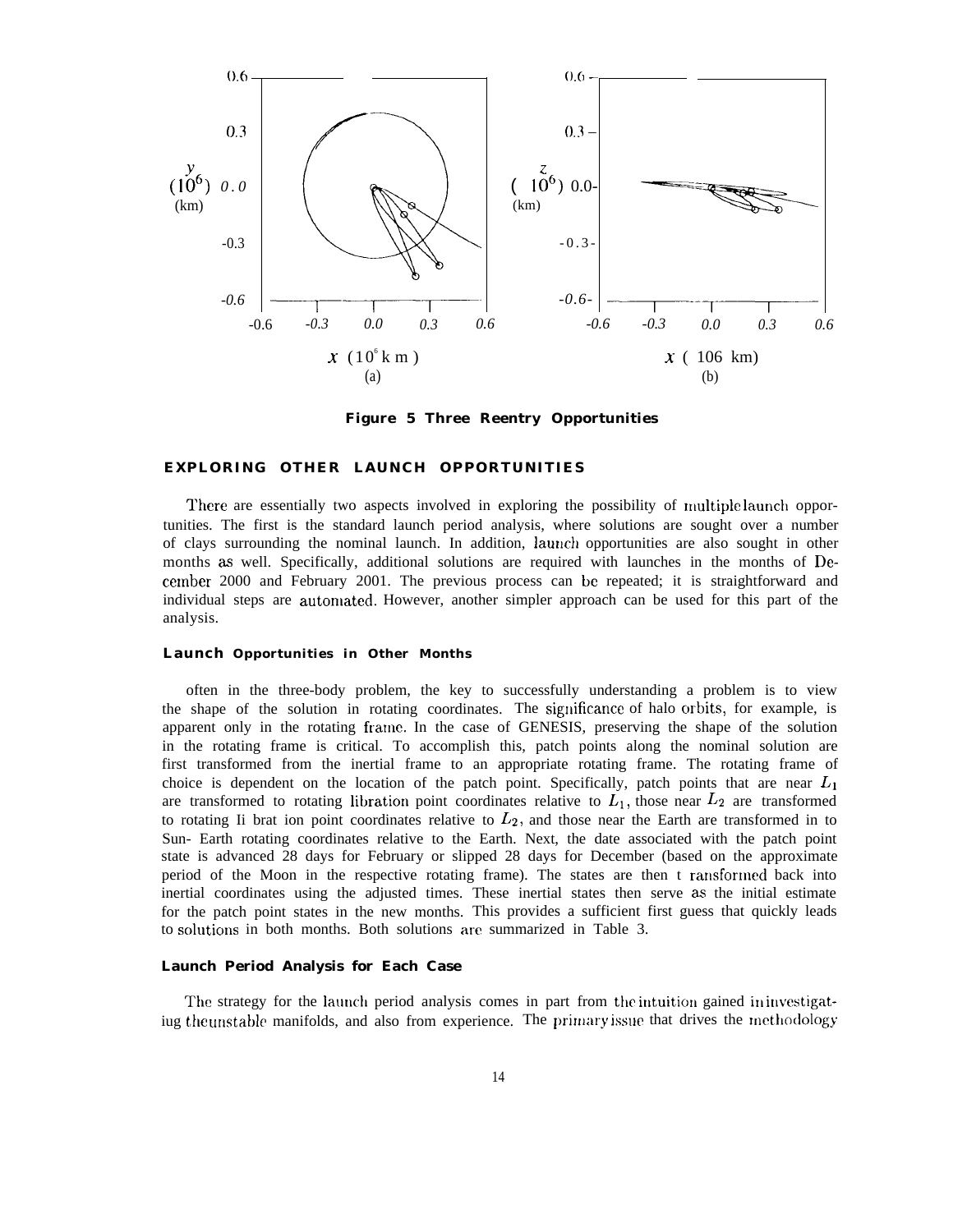|              |          | December   |            | February |          |         |
|--------------|----------|------------|------------|----------|----------|---------|
| Event        | Date     | Altitude   | $\Delta V$ | Date     | Altitude | ΔV      |
|              | (m/d/y)  | (km)       | (m/s)      | (m/d/y)  | (km)     | (m/s)   |
| Earth Launch | 12/18/00 | <b>200</b> | $-3194.56$ | 02/12/01 | 200      | 3193.22 |
| <b>LOI</b>   | 04/05/01 |            | 42.69      | 05/31/01 |          | 10.08   |
| Maneuver     | 03/02/03 |            | 17.57      | 04/27/03 |          | 20.00   |
| Maneuver     | 05/04/03 |            | 19.99      | 07/08/03 |          | 19.41   |
| Reentry      | 07/24/03 | 125        |            | 09/18/03 | 125      |         |

Table 3 **GENESIS Trajectory Summary for December and February Launches** 

is the sensitivity of the return portion of the trajectory. A very slight change in the state near  $L_1$  can result in escape from the vicinity of the Earth, or perhaps a return to Earth thousands of kilometers off target. In addition, the position of the Moon as the spacecraft passes from  $L_1$  toward  $L_2$ can have a significant impact. Therefore, the strategy for the launch period analysis begins by freezing the return segment of the trajectory. More specifically, only the initial launch segment need be analyzed. So, in addition to the usual launch constraints, an additional time constraint in the form of a specified Julian date is placed on the launch state. The AV budget for the trajectory from launch to the first reentry (excluding trajectory correction maneuvers) is assumed to be 90 m/s. The duration of the launch period is then determined by computing solutions with varying launch dates until the required AV at the LOI point, plus the other deterministic AV's in the various nominal solutions, surpasses the 90 m/s total. The results of this analysis are presented in Figure 6 where the nominal solutions for each month (computed in the previous section) are marked with the symbol "o". The data for the curves iuthis figure are computed yyadjusting the launch dates at oneday increments. However, there are no constraints that would prohibit continual launch opportunities from the specified parking orbit throughout the launch periods in each of the three months.

Of additional interest here is the observation that two local minimums appear during each month. In each case, the minimum with the larger magnitude corresponds to the dynamical situation where

the spacecraft passe closer -to the Moon than in any other solution option during that samemonth. For most of the cases in all three months, the closest lunar encounter during the launch segment ranges from a spacecraft-lunar distance of 300,000 km to 400,000 km. In the region of the higher local minimum, the spacecraft passes much closer to the Moon; within 83,000 km for December, 106,000 km for January, and 124,000 km for February. For various reasons, it is specified that a lunar encounter is to be avoided for GENESIS. Nonetheless, the Moon's impact is clear, and it could potentially be useful if a lunar encounter were incorporated into the launch strategy.

## CONCLUSIONS

The goal of this study (aside from the actual mission design) is<br>dernonstration of the advantages to be gained by using dynamical systems theory in the design process. In particular, DST can be directly applied to the more complex dynamical models in spite of the loss of periodicity of the orbit relative to the libration point. In addition to the first guess utility, a great deal of insight can be gained that is valuable throughout the design process. This is demonstrated in the formulation of the launch period analysis. Also apparent is a certain degree of symmetry in the procedure to satisfy launch and return constraints. In each of the cases investigated, the successor the design, both in meeting the mission constraints and in efficiency of the design process, is based on an improved theoretical understanding of the three body problem.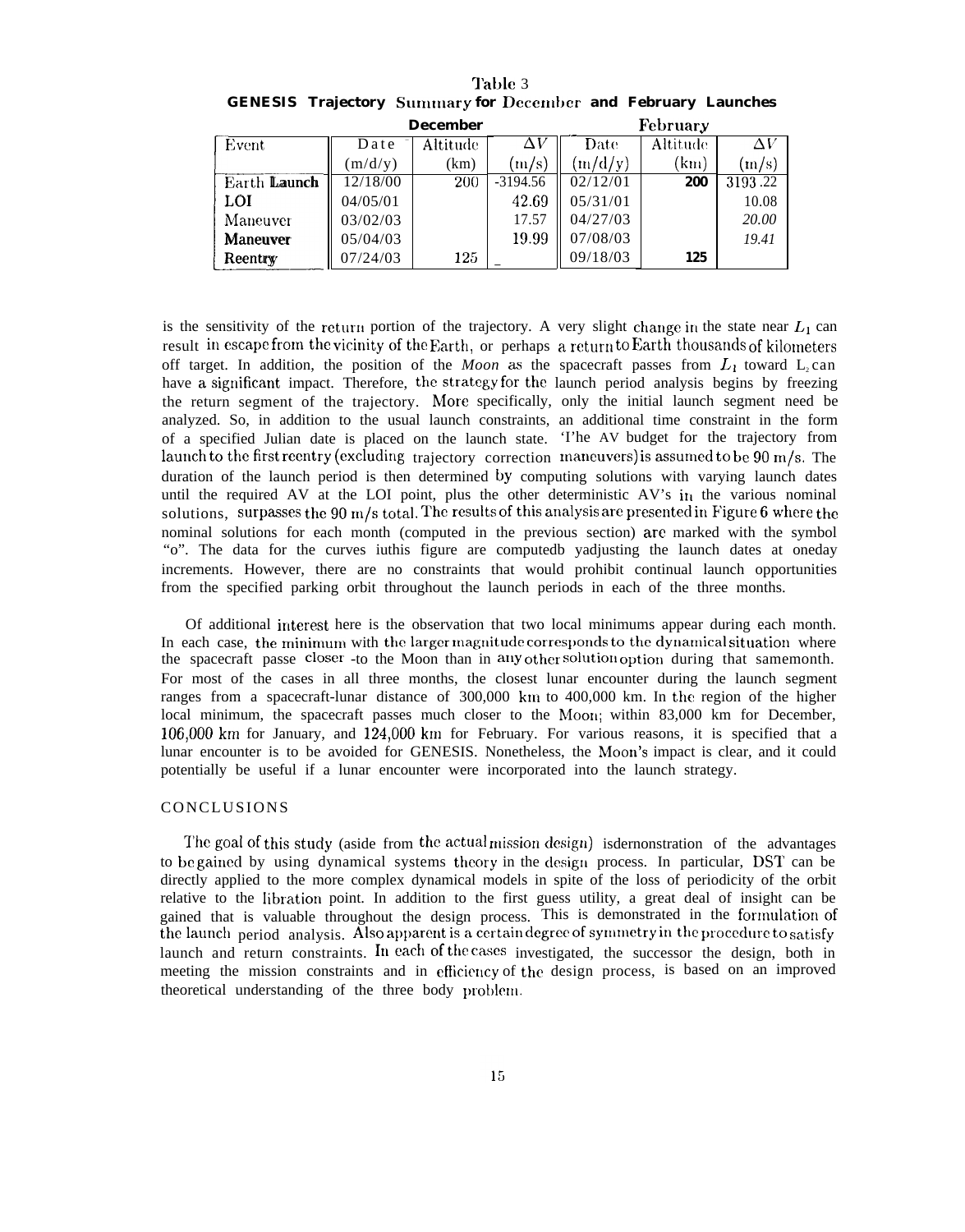

Figure 6 Launch Period Analysis

#### **ACKNOWLEDGMENTS**

**Portions** of this work were carried out at the Jet Propulsion Laboratory, California Institute of Technology, and at Purdue University, under a contract with the National Aeronautics and Space Administration. This effort has also been supported by NASA under Award Number NCC7-5.

# **References**

- [1] D. L. Richardson, "Analytic Construction of Periodic Orbits About the Collinear Points," Celestial Mechanics, Vol. 22, 1980, pp. 241-253.
- [2] D. L. Richardson and N. D. Cary, "A Uniformly Valid Solution for Motion About the Interior Libration Point of the Perturbed Elliptic-Restricted Problem," AAS Paper 75-021, AIAA/AAS Astrodynamics Specialists Conference, Nassau, Bahamas, July 1975.
- [3] R. W. Farquhar, "The Control and Use of Libration-Point Satellites," Goddard Space Flight Center, Technical Report, September 1970.
- [4] K. C. Howell, "Three-Dinlensional, Periodic, 'Halo' Orbits," Celestial Mechanics, Vol. 32, 1984, pp. 53--71.
- [5] K. C. Howell, D. L. Mains, and B. T. Barden, "Transfer Trajectories From Earth Parking Orbits to Sun-Earth Halo Orbits," AAS Paper 94-160, AIAA/AAS Spaceflight Mechanics Meeting, Cocoa Beach, Florida, February 1994.
- [6] P. Sharer, H. Franz, and D. Folta, "Wind Trajectory Design and Control," CNES International symposium on Space Dynamics, Toulouse, France, June1995.
- [7] K. C. Howell and H. J. Pernicka, "Numerical Determination of Lissajous Trajectories in the Restricted Three-Body Problem, " Celestial Mechanics, Vol. 41, 1988, pp. 107-124.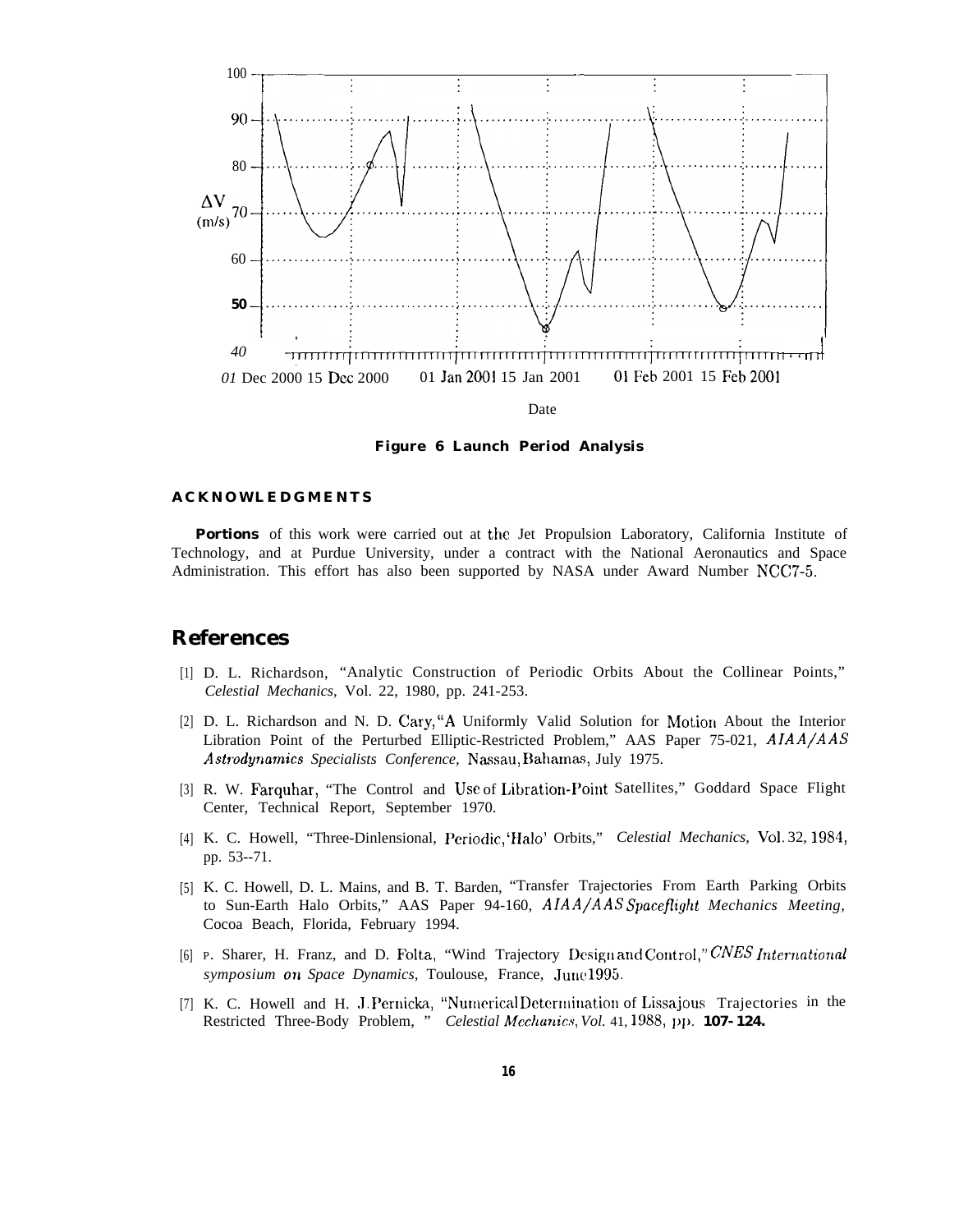- [8] G. Gómez, A. Jorba, J. Masdemont, and C. Simó, "Final Report: Study Refinement of Semi-Analytical Halo Orbit Theory," ESOC Contract Report, Technical Report, April 1991
- [9] G. Gómez, A. Jorba, J. Masdemont, and C. Simó, "Study of the Transfer from the Earth to a Halo Orbit Around the Equilibrium Point  $L_1$ , "Technical Report, December 1991.
- [10] G. Gómez, A. Jorba, J. Masdemont, and C. Simó, "Moon's Influence 011 the Transfer from the Earth to a Halo Orbit Around  $L_1$ ," Technical Report.
- [11] B. 1. Barden, "Using Stable Manifolds to Generate 'Transfers in the Circular Restricted Problem of Three Bodies, " M.S. Thesis, School of Aeronautics and Astronautics, Purdue University, West Lafayette, Indiana, December 1994.
- [12] B. T. Barden, K. C. Howell, and M. W. Lo, "Application of Dynamical Systems Theory to Trajectory Design for a Libration Point Mission," Journal of the Astronautical Sciences, Vol. 45, No. 2, 1997 (to appear).
- [13] J. Guckenheimer and P. Holmes, *Nonlinear oscillations*, *Dynamical Systems*, and Bifurcations of Vector Fields. New York: Springer-Verlag, 1983.
- [14] S. Wiggins, Introduction to Applied Nonlinear Dynamical Systems and Chaos. New York: Springer-Verlag, 1990.
- [15] T. S. Parker and L. O. Chua, *Practical Numerical Algorithms for Chaotic Systems. New York*: Springer-Verlag, 1989.
- [16] R. S. Wilson and K. C. Howell, "A Design Concept for Multiple Lunar Swingby Trajectories," AIAA Paper 94-3718, AIAA/AAS Astrodynamics Conference, Scottsdale, Arizona, August 1994.
- [17] K. C. Howell and R. S. Wilson, "Trajectory Design in the Sun-Earth-Moon System Using Multiple Lunar Gravity Assists," AIAA Paper 96-3642, AIAA/AAS Astrodynamics Conference, San Diego, California, August 1996.
- [18] R. S. Wilson, "A Design Tool for Constructing Multiple Lunar Swingby Trajectories," M.S. Thesis, Purdue University, December 1993.

#### APPENDIX: A SECOND EXAMPLE

It is notable in this problem that the solution space is complex and not yet fully explored. A second example demonstrates a lower-cost alternative; perhaps more importantly, however, it suggests some structure underlying a potential family of solutions. This second result is obtained using the initial guess that was previously generated using DST. However, the reduction algorithm to meet the launch/return constraints is implemented with a slight variation. The LOI point is shifted further back, i.e., closer to the launch by 9.5 days. With exactly the same launch and return constraints, the solution converges to the trajectory in Figure A.1 and Tables A.1 and A.2. The solution appears very similar to the result in the previous example (Figure 4). However, the only significant AV is the LOI maneuver. In the current formulation, the location and time of the LOI point is effectively a constraint. By shifting the point along the manifold, the algorithm converged to a solution with a somewhat higher LOI AV but a zero-cost return segment.

It is also observed that the algorithm has adjusted the Lissajous to be slightly larger (notably in the  $A_y$  direction). As seen in Table A.2, the cost for additional reentry opportunities is approximately the same. This second baseline solution for January can now be relatively easily extended to the other months. The new launch period analysis appears in Figure A.2, and is compared with that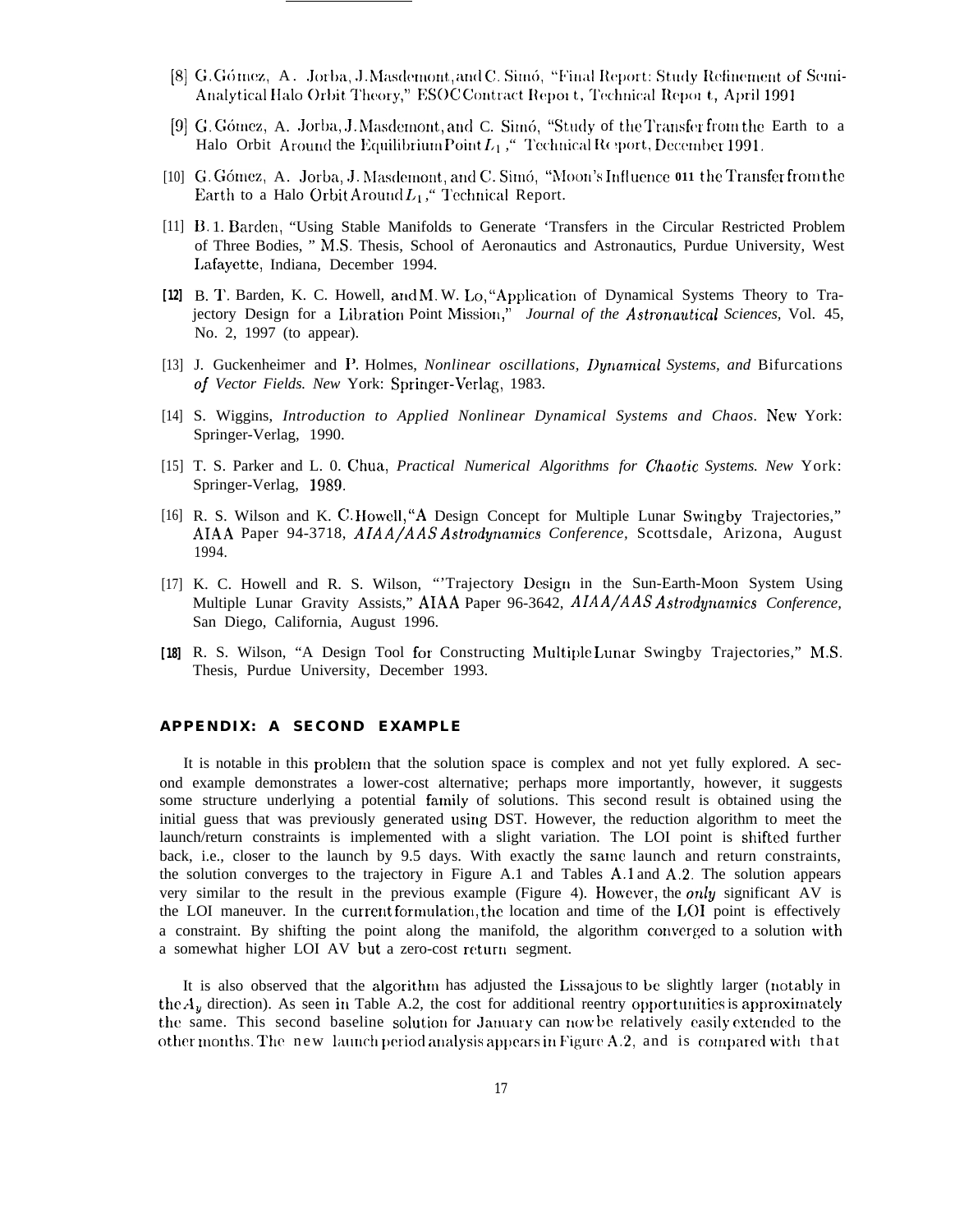from the previous example. Assuming that the larger Lissajous trajectory is acceptable, the figure illustrates continuous launch opportunities over the three months at a lower total cost. More in-depth analysis is ongoing.

 $\ddot{\phantom{a}}$ 

Table A.1 Trajectory Summary for Lower-Cost January Launch

| Event        | Date     | Altitude |         |
|--------------|----------|----------|---------|
|              | (m/d/v)  | (km)     | (m/s)   |
| Earth Launch | 01/15/01 | 200      | 3193.76 |
| LOI          | 04/23/01 |          | 8.47    |
| Reentry      | 08/19/03 | 125      |         |

Table A.2 Trajectory Summary for Additional Reentry Opportunities and and

|            | <b>Second Reentry</b> |          |  | <b>Third Reentry</b> |          |            |
|------------|-----------------------|----------|--|----------------------|----------|------------|
| Event      | Date                  | Altitude |  | Date                 | Altitude | $\Delta V$ |
|            | (m/d/y)               | (km)     |  | (m/d/y)              | (km)     | (m/s)      |
| Deflection | 08/18/03              |          |  | 09/06/03             |          | 7.09       |
| Perigee    | 08/19/03              |          |  | 09/07/03             |          | 0.00       |
| Apogee     | 08/29/03              |          |  | 09/16/03             |          | 15.18      |
| Reentry    | 09/07/03              | 125      |  | 09/25/03             | 125      |            |